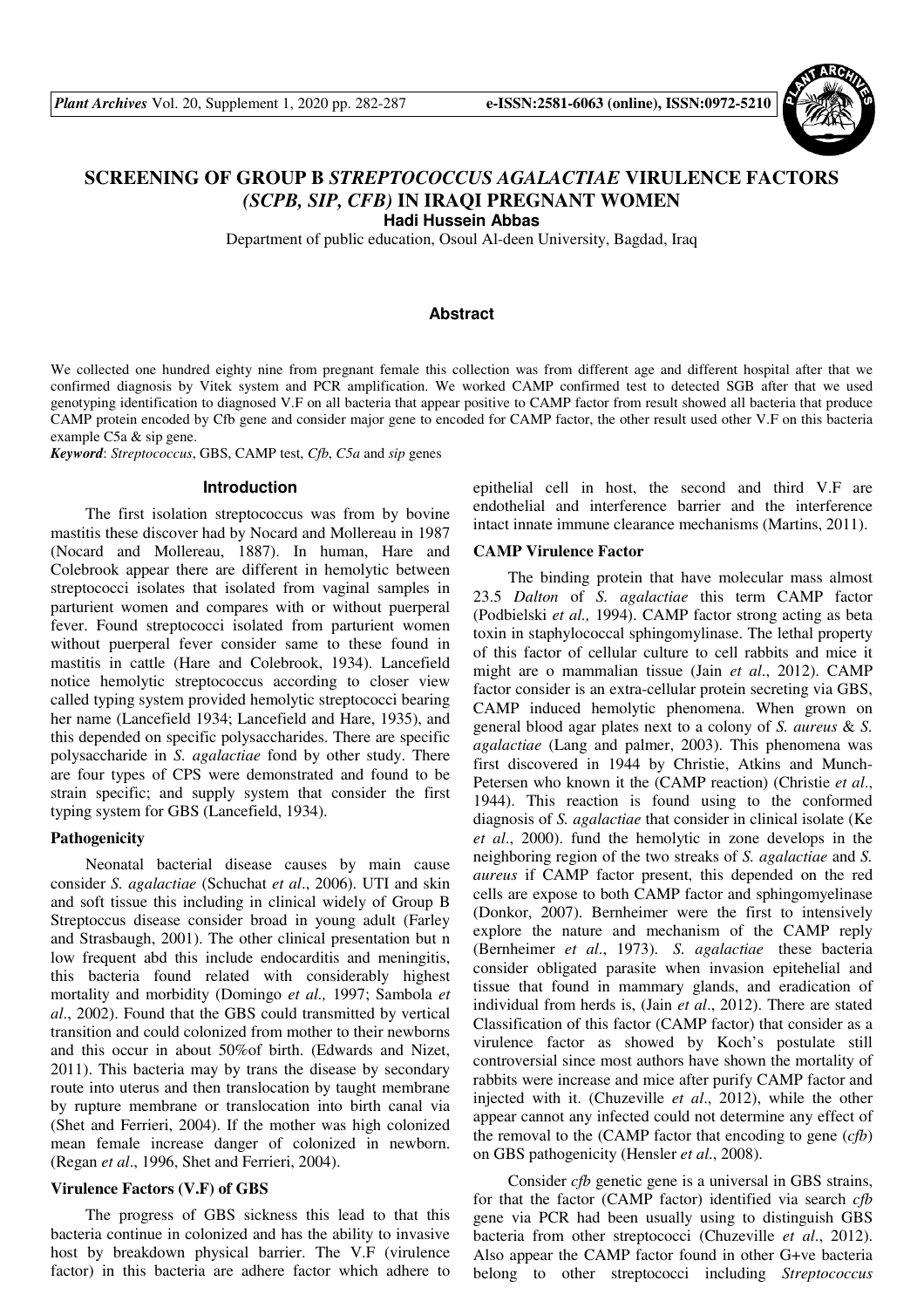*pyogenes*, *Streptococcus uberis* (Jiang *et al*., 1996), *Streptococcus porcinus*, *Streptococcus canis* and *Propionibacterium acnes*. (Hassan *et al*., 2000).

# **Surface Streptococcal C5a- Peptidase (***scp***B gene)**

C5a peptidase consider protease found on streptococcus and also called surface serine protease because it local on surface, this protein act inactivation C5a during complement activation (Harris *et al*., 2003). Found that C5a peptidase secretion from of *S. agalactiae* and this enzyme breakdown human C5a other species, include mice (Bohnsack *et al*., 1993). Fund that thought streptococcal enzyme aid in virulence via interfering with N.R (neutrophil recruitment). Last search appear that promote bacterial invasive of epithelial cells via the C5a peptidase bind fibronectin (Fn) (Koroleva *et al*., 2002). There was alternative function of C5a peptidase, this occur genetically via genetic polymorphism, but no affected its ability to bind on fibronectin (Tamura *et al*., 2006). The study research show that the structure of C5a-peptidase is consist of component call C5a peptidase is consider key molecule in the complex interactions between host with streptococcus and this depended on hypothesis. First recognized in *S. pyogenes* was peptidase, and show the same enzyme that was found in *S. agalactiae,* and these two proteins called ScpA and ScpB (Koroleva *et al*., 2002).

### **Surface Immunogenic Protein (***sip gene***)**

 There are gene found in every serotype of GBS (Persson *et al*., 2008). This gene called *sip* gene, this gene encoded to *sip* protein and consider found in GBS bacterial surface also this protein secretion in addition found on bacterial surface (Rioux *et al*., 2001). Moreover, this sip gene consider high conservation with isolates from six different serotype these percentage almost 98%in identity (Springman *et al*., 2009).

# **Materials and Methods**

### **Laboratory Prepared Media**

#### *Columbia Blood Agar Base :*

Columbia blood agar(CBA) base media was prepared by adding 39g to one liter of distilled water. The medium Boiled until it is dissolve completely. After that Sterilizing via autoclaving for 15 minute at 121°C. Cooled to 50°C and 5% of sterile defibrinated blood was added (Alia *et al*., 2011).

### *CHROM agar Strep B Media :*

Amount of 44.7g of powder base Dispersed slowly in one liter of sterile water, 2g of supplement S1 was added into slurry. The agar Sterilized until it is solubilized. Autoclave was used at 121°C during 15 min. Cooling at 45/50°C keeping on stirring. In a transparent vessel, 250 mg of S2 supplement was suspended in 10ml of distilled water. After that, S2 supplement was placed under tension with a magnetic stirring until S2 is solubilized. Then 10ml of S2 preparation had add into (Base and S1) slurry and cooled at 45/50°C while mixing. Finally, the agar was swirled gently to homogenize and Poured into sterile Petri dishes. (Poisson *et al*., 2010).

### **Preparation of Solutions**

#### *Preparation of Lysozyme*

Amount of 10mg of lysozyme powder was added to 1ml of deionized water to obtain stock solution as administered in Wizard genomic DNA purification kit.

#### *Preparation of 50mM EDTA*

The required concentration was obtained by adding the13.600 mg of EDTA to 1ml of water and dispersed by vortexing.

### *Preparation of RNase A*

Amount of 10mg of RNase A powder was added to 1ml of deionized water to obtain stock solution as administered in brucher of kit.

#### *Sample Collection*

One-Hundred eighty nine swab were taken from the mucus of vaginal tissues of pregnant women at 36-40 weeks of gestation during 20<sup>th</sup> October 2013 to 22<sup>th</sup> February 2014 from Ibn al-Balady Hospital, Central Public Health Laboratory, Kamal al-Sammaraie Hospital. After that, transported swabs to the lab and cultured via used Amies transport media.

### *Bacterial Isolation*

Every swab had been culturing primary on CAB via gently streaking on sterile prepared plates and then incubate at 37°C for 24-48 hours. After that, a typical growth was obtain.

After that, colonies that obtain from primary cultured, acted for it sub-cultured on CHROM strep B agar, this media consider a selective media for GBS isolation. We obtain blue and pink colonies. The blue colonies which belong to anther bacteria were neglected while the pink to moave colonies were sub- cultured into the same condition to get a single colony that was pure.

### **Identification Tests**

#### *Catalase Test*

To differential between *Streptococcus* species from *Staphylococcus*, Catalase test was performed (the mechanism of this test achievement that the catalase enzyme acted to breakdown  $H_2O_2$  into  $H_2O$  and  $O_2$ ). This test was performed by Placing few colonies from growth on culture and put in the slid and then we put few drop of  $H_2O_2$  and mixed ,the result consider positive if there is bubbles these test consider positive and these evidence GBS bacteria and if there is no bubbles these result consider negative. (Evans *et al*., 2009).

### *CAMP Test*

This test used to differential between *S. agalactiae* and *S. pyogens*, the first step we straight *S. aureus* in straight line on blood agar plate after that we leave 2-3 cm and we straight the unknown bacteria by cross shape then incubated these plate at 37C for 18-24h. If the result was positive will formation arrowhead hemolytic between the Group B *Streptococcus* and junction of growth of *S. aureus*. If the tested isolate is not Group *B Streptococcus* this meaning there is no appear "arrowhead" hemolysis. (Lang *et al*., 2003).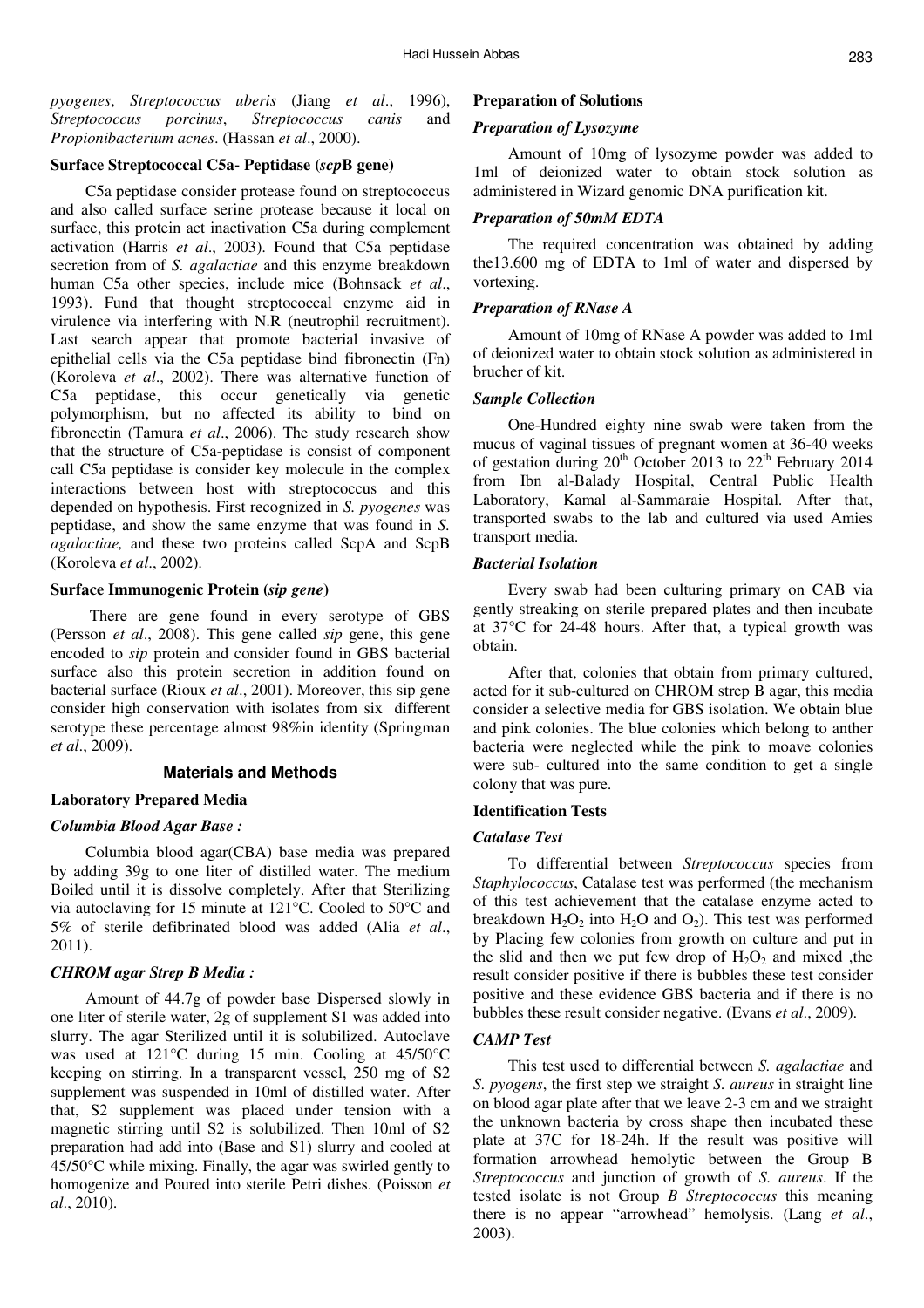### **PCR Amplification Procedure**

All GBS isolates contain for three virulence factor genes *scp*B, *cfb* and *sip* which responsible for production of C5a peptidase, CAMP protein and Surface immunogenic protein respectively were screened. Table (1) represent the PCR mixture for each reaction in the current study. PCR condition were optimized by repeated changing temperatures ranged (47 to 61  $^{\circ}$ C) and number of cycle (30 to 35) as mention in table (2). generally steps started with initial denaturation step 96°C for 5 minutes followed by repeated cycles which consist from denaturation step ranged from 94°C to 96°C, annealing step depend on type of primer then elongation step mostly at 72°C followed by last extension step (usually at 72°C) (Joshi and Deshpande, 2011).

**Table 1 :** Solution mixture used for genes amplification procedure. The final volume was 25 µl for each PCR tube.

| <b>Target</b><br>gene | Templat<br>e DNA<br>$(\mu l)$ | F+R Primers (10<br>$pmol/ml$ ( $\mu$ I) | <b>GoTaq®Green</b><br><b>Master Mix</b><br>$(1x)$ $(\mu l)$ | <b>Nuclease</b><br>free<br>water $(\mu\mathbf{l})$ |
|-----------------------|-------------------------------|-----------------------------------------|-------------------------------------------------------------|----------------------------------------------------|
| Cfb                   |                               | 1.5                                     | 12.5                                                        | 6.5                                                |
| scpB                  |                               | 1.5                                     | 12.5                                                        |                                                    |
| <b>Sip</b>            |                               | 1.5                                     | 12.5                                                        | 6                                                  |

**Table 2 :** PCR primers sequences for target genes used in experiments.

|  | Target<br>Gene | Primers $(5'$ to $3')$      | Product                | Amplicon<br>(bp) | Reference                |
|--|----------------|-----------------------------|------------------------|------------------|--------------------------|
|  | scpB           | F: ACAACGGAAGGCGCTACTC      | C5a peptidase          | 255              | Dmitriev et<br>al., 2004 |
|  |                | R: ACCTGGTGTTTGACCTGAA      | protein                |                  |                          |
|  | Cfb            | F: TTTCACCAGCTGTATTAGA      |                        | 154              | <b>Bakhtiari</b>         |
|  |                | R: GTTCCCTGAACATTATCTT      | CAMP protein           |                  | et al., 2012             |
|  |                | F: TGAAAATGCAGGGCTCCAACCTCA | Surface                | 293              | Castellano-              |
|  | Sip            | R: GATCTGGCATTGCATTCCAAGTAT | immunogenic<br>protein |                  | Filho et al.,<br>2010    |

\* Manufactured by alpha, USA.

### **Result and Discussion**

### **Group B Streptococci Isolation**

We were collected 189 swab from pregnant female this collected was during gestation period 38-46 week and were collected from different age that including 18-46 year .this sample collected from different hospital included (Ibn al-Balady Hospital, Kamal al-Sammaraie Hospital and Central Public Health Laboratory).the collected swab had transfer swabs by Amis transported medium and give to lab. Specific for microbiology and after that diagnosis by methods of culture then VITEK system and finally by PCR amplification. *S. agalactiae* was spread through pregnant female which belong Iraq Iraqi and the ratio was 24.3%. Group B *Streptococcus* almost 46 collected out study and diagnosis worked confirmed via different many tests before use it. This studies appeared that the maximum rate of group g streptococcus that infected female had thirty five strain and this infected take place between 35-37 year of female m, on other hand the infection was one sample 2.1 in pregnant female occurrence between (18-24) years age pregnant female as mention in table (3.9). Also, fund pregnant female that between 25-46 year age middle rate in infection and this rate almost (6.52%) and seven (15.2%) strains respectively as mention in scheme (3.9).

#### **Phenotype Identification**

### **Achievement CAMP confirmed Test**

All of blood sample culture and show positive in CAMP test (Christie *et al*., 1944). Fund that CAMP reaction test the CAMP reaction previous use in common to the confirmed diagnosis of *S. agalactiae* in isolate that get from hospital (Chuzeville *et al*., 2012). Show that each isolate that positive in culture also consider positive in CAMP test and this result gave highest percentage almost thirteen that consider one handed percentage of typical diagnosis because the *cfb* gene, which is gene that main coding for CAMP, that consider factor is represent housekeeping gene in *S.* 

*agalactiae* (Krishnaveni *et al*., 2014). In our result showed that the positive isolates consider positive by an "arrowhead" hemolytic formation between line of the *S*. aueus & *S. agalactiae* which was grow in blood agar medium Krishnaveni *et al*., (2014) who appear the first step of the reaction by distinct half-moon area of hemolysin. There are material called sphingomyelin fund in RBCs of sheep consider change this material into ceramide and this change by enzyme sphingomyelinase that secreted from *S. aureus.*  After that fund of the CAMP factor link to pretreated cell membrane and by this mechanism lead to lyses of cell.

### **Screening of Virulence Factor Genes**

All isolates that examined when they acted screened to obtain diffusible extracellular protein (CAMP factor), that produced from GBS and this protein encoded by *cfb*  gene(Bohnsack *et al*., 2000). These gene consider major gene to encoded for CAMP factor and this factor fund in every GBS isolates and can developed identified by PCR assay (Ke *et al*., 2000). The result in our study showed to establishment fund this factor we used conventional PCR assay and we used primer specific for GBS and this primer recognized *cfb* gene that consider found in all GBS isolates. CAMP factor genes are describe to be widely spread through streptococci, and found in sero-groups A, B, C, G, M,P, R and U (Gase *et al*., 1999). Our result appear 45 (97.8%) of identification GBS isolates were contain *cfb* gene and this segment within this bacteria ,this result agreement with which Chuzeville *et al*. (2012).



Figure 1: An ethidium bromide stained agarose gel electrophoresis with 1% agarose and electric field strength 7V/cm for 90min for cfb gene. Showing 154bp of DNA amplification fragments produced by PCR for CAMP factor gene (cfb) from S agalactiae. Lanes 1, 2, 3, 6, 7 and 8: cfb gene amplification fragments; Lane 4: negative control: Lane 5: 100 bp ladder

One from all examined isolates that was consider V40 consider ( –ve) for *cfb* gene screening in this study .the PCR consider system that has many factor influence on it, these factor may be optimal extraction and DNA amount and purity (Mumy and Findlay, 2004; Alm *et al*., 2000). In addition the 30 isolates that show positive in blood culture procedure consider half moon forming hemolytic zone on plate that contain sheep blood agar these back into influence of R-lyses of *S. auerus* and evidence that these isolates have classical CAMP phenomenon. The *Cfb-based* diagnosis is depended in detection GBS because consider tool to infected of this gene consider sensitive and reliable for these bacteria (Hassan *et al*., 2000). The CAMP also found in other bacteria called *S. uberis* and this gene expression by other gene called *cfu gene* (Khan *et al*., 2003).

Other studies appear there are second gene represent virulence gene found in this bacteria these gene called *scpB* gene and our result showed there are 45 isolates contain these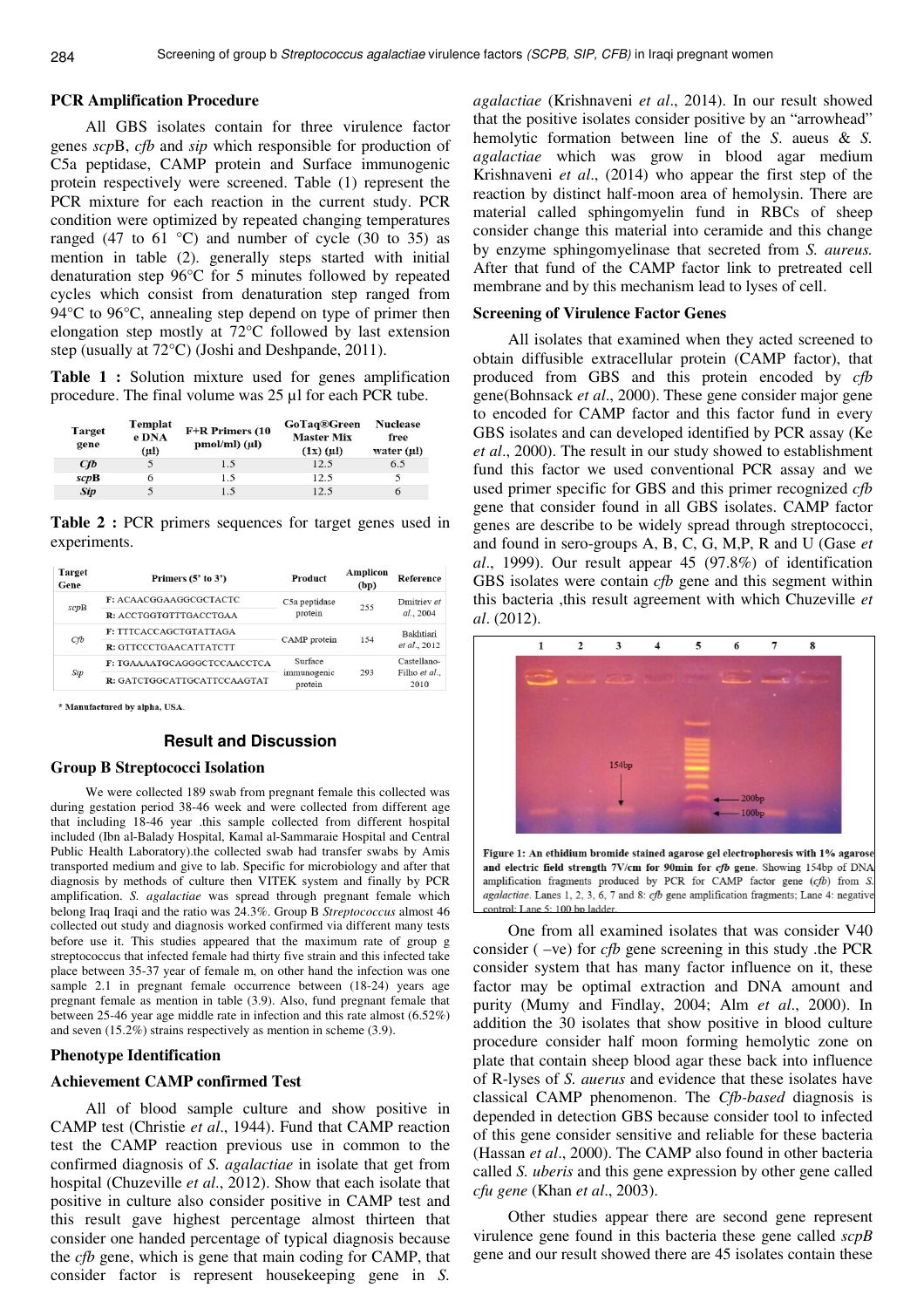gene. Some of *S. aglacticae* has this gene (Chmouryguina *et al*., 1996; Herbert *et al*., 2005).



fragments: Lane 4: 100 bp ladder.

There are similar result had fund to our result that indicated a positive result of *scpB* based assay (Slotved *et al*., 2007). Screening to *scpB* gene it was found only in 22.2% isolates that belong bovine isolates (Dmitriev *et al*., 2004), whereas Krishnaveni *et al*. (2014) found just 9% of bovine isolates had the *scpB* gene. The result appear contain just one (2.2%) of GBS detected isolates which it is V45 was negative in *scp*B by screening. Other scientist used PCR to detected *scpB* gene and if *scpB* gene found this mean the streptococcus consider GBS because this gene *scpB* sequence different from other strep. and this gene found just in GBS and size it almost 51-bp deletion, starting from nucleotide 3424. (Ke *et al*., 2000). In our result show *sip* gene consider high significant because these gene found in 45 isolates in our sample , these rate existed that this bacteria could expression to sip protein and this protein consider surface immunogenic protein and surrounded on surface of this bacteria (Brodeur *et al.*, 2000).



These studies compares result with other reported and showed high rate similar of *sip* harboring strains (Martin *et al.*, 2002; Bergseng *et al*., 2007). Found just one (V13) of detected isolates (2.2%) were negative, The other we recultured to confirm and we worked PCR on these isolates and the result was positive and this evidence that *sip* found then the result was positive these evidence that *sip* gene found it but phenotypic negative and these evidence that this strain consider GBS strains and phenotypic consider false negative (Bergseng *et al*., 2007).

**Table 3 :** Rate of existence of virulence factors genes in all screened isolates.

| <b>Screened</b><br>genes | Total<br>screened<br>isolates | <b>Positive</b><br>isolates | <b>Negative</b><br>isolates | Rate of<br>existence |
|--------------------------|-------------------------------|-----------------------------|-----------------------------|----------------------|
| <i>Cfb</i> gene          | 46                            | 45/46                       | 1/46                        | 97.8%                |
| $C5a$ gene               | 46                            | 45/46                       | 1/46                        | 97.8%                |
| Sip gene                 | 46                            | 45/46                       | 1/46                        | 97.8%                |

#### **Conclusion**

Most of vaginal isolates are virulent since it contain combination of three-virulence genes *cfb*, *sip* and *scp* B that is encode for three virulence factors that colonize and invade the epithelial of vaginal tract.

#### **Reference**

- Aila, E.; Abdullah, N.; Tency, I.; Claeys, G.; Verstraelen, H.; Deschaght, P. and Vaneechoutte, M. (2011). Comparison of culture with two different qPCR assays for detection of rectovaginal carriage of *Streptococcus agalactiae* (group B streptococci) in pregnant women. Res. Microbiol. 162(5): 499-505.
- Alm, E.W.; Zheng, D. and Raskin, L. (2000). The presence of humic substances and DNA in RNA extracts affects hybridization results. Appl. Environ. Microbiol*.* 66(10): 4547-4554.
- Bergseng, H.; Bevanger, L.; Rygg, M. and Bergh, K. (2007). Real-time PCR targeting the sip gene for detection of group B Streptococcus colonization in pregnant women at delivery. J. Med. Microbiol. 56(2): 223-228.
- Bernheimer, H.; Birkmayer, W.; Hornykiewicz, O.; Jellinger, K. and Seitelberger, F. 1. (1973). Brain dopamine and the syndromes of Parkinson and Huntington Clinical, morphological and neurochemical correlations*.* J. Neurol. Sci. 20(4): 415-455.
- Bohnsack, J.F., J.K. Chang, and H.R. Hill. (1993). Restricted ability of group B streptococcal C5a-ase to inactivate C5a prepared from different animal species. Infect. Immun. 61: 1421-1426.
- Bohnsack, J.F.; Takahashi, S.; Hammitt, L.; Miller, D.V.; Aly, A.A.; Adderson, E.E. (2000). Genetic Polymorphisms of Group B Streptococcus scpB Alter Functional Activity of a Cell-Associated Peptidase That Inactivates C5a. Infect. Immun. 68(9): 5018-5025.
- Brodeur, B.R.; Boyer, M., Charlebois, I.; Hamel, J.; Couture, F.; Rioux, C.R. and Martin, D. (2000). Identification of group B streptococcal Sip protein, which elicits crossprotective immunity. Infect. Immun. 68(10): 5610- 5618.
- Chmouryguina, I.; Suvorov, A.; Ferrieri, P. and Cleary, P.P. (1996). Conservation of the C5a peptidase genes in group A and B streptococci. Infect. Immun*.* 64(7): 2387-2390.
- Christie, R., Atkins, N.E. and Munch-Petersen, E. (1944). A note on a lytic phenomenon shown by group B streptococci. Aust J Exp Biol Med Sci, 22: 197-200.
- Chuzeville, S.; Puymège, A.; Madec, J.Y.; Haenni, M. and Payot, S. (2012). Characterization of a new CAMP factor carried by an integrative and conjugative element in *Streptococcus agalactiae* and spreading in streptococci. PLoS One 7(11): e48918.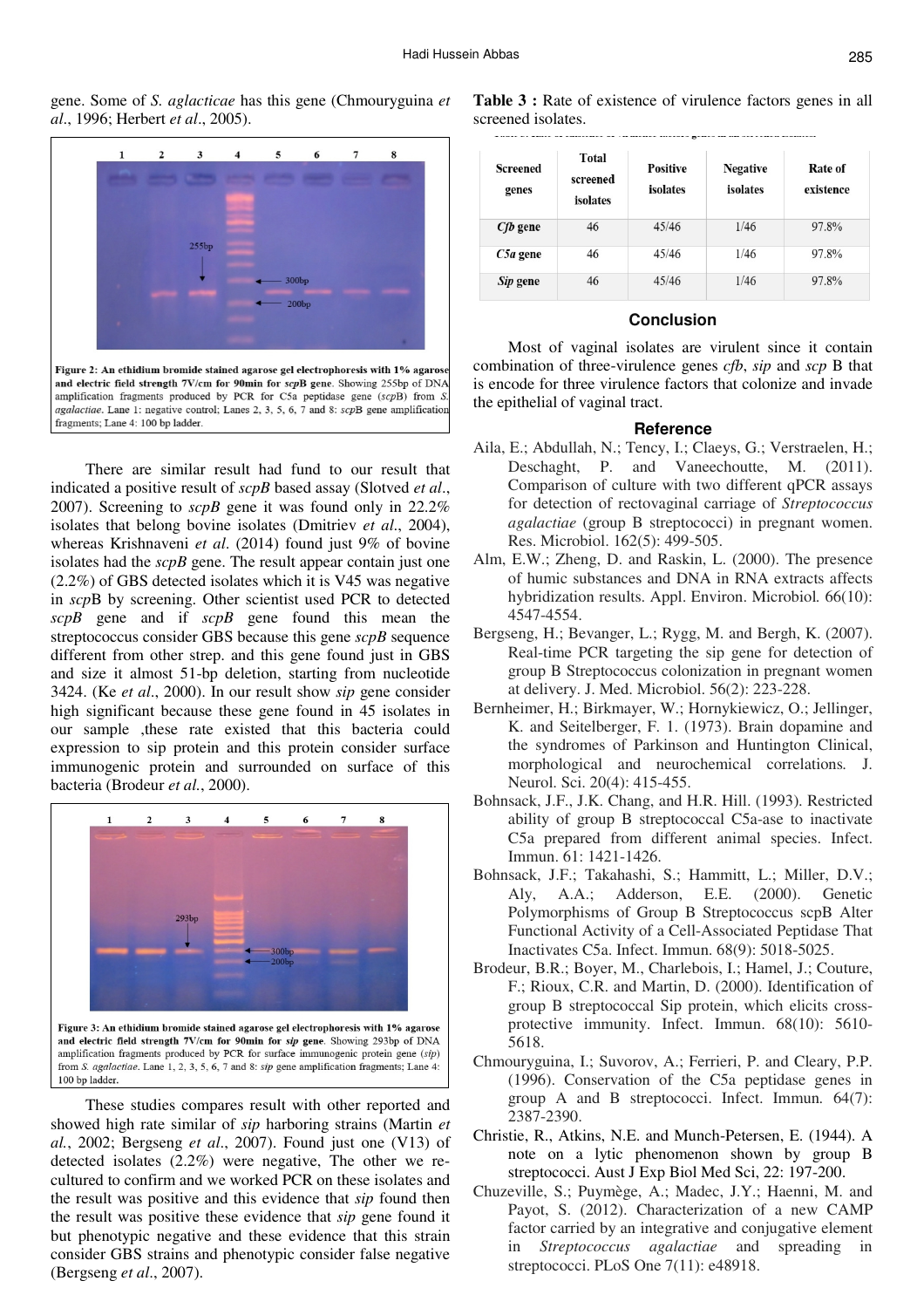- Domingo, P.; Barquet, N.; Alvarez, M.; Coll, P.; Nava, J.; and Garau, J. (1997). Group B streptococcal meningitis in adults: report of twelve cases and review. Clin. Infect. Dis., 25(5): 1180-1187.
- Donkor, D. (2007). Membrane Interactions of *Streptococcus agalactiae*'s CAMP factor. M. Sc. Thesis. University of Waterloo, Waterloo, Canada.
- Edwards, M.S.; Nizet, V.; Baker, C.J. and Remington, J.S. (2011). Infectious diseases of the fetus and newborn infant. 12: 643-81.
- Elsner, A.; Kreikemeyer, B.; Braun-Kiewnick, A.; Spellerberg, B.; Buttaro, B.A. and Podbielski, A. (2002). Involvement of Lsp, a member of the LraIlipoprotein family in *Streptococcus pyogenes*, in eukaryotic cell adhesion and internalization. Inft & Imm. 70(9): 4859-4869.
- Evans, J.J.; Klesius, P.H.; Pasnik, D.J. and Bohnsack, J.F. (2009). Human *Streptococcus agalactiae* isolate in Nile tilapia (*Oreochromis niloticus*). Emerging Infect. Dis. 15(5): 774-776.
- Farley, M.M. and Strasbaugh, L.J. (2001). Group B streptococcal disease in non-pregnant adults. Clin. Infect. Dis. 33(4): 556-561.
- Hare, R. and Colebrook, L. (1934). The biochemical reactions of hæmolytic streptococci from the vagina of febeile and afebeile parturient women. J. Pathol*.* 9(2): 429-442.
- Harris, T.O.; Shelver, D.W.; Bohnsack, J.F. and Rubens, C.E. (2003). A novel streptococcal surface protease promotes virulence, resistance to opsonophagocytosis, and cleavage of human fibrinogen. J. Clin. Invest. 111(1): 61-70.
- Hassan, A.A.; Abdulmawjood, A.; Yildirim, A.Ö., Fink, K.; Lämmler, C. and Schlenstedt, R. (2000). Identification of streptococci isolated from various sources by determination of cfb gene and other CAMP-factor genes. Can. J. Infect. Dis*.,* 46(10), 946-951.
- Herbert, M.A.; Beveridge, C.J.; McCormick, D.; Aten, E.; Jones, N.; Snyder, L.A. and Saunders, N.J. (2005). Genetic islands of *Streptococcus agalactiae* strains NEM316 and 2603VR and their presence in other Group B Streptococcal strains. BMC microbiol. 5(1): 31.
- Jain, B.; Tewari, A.; Bhandari, B.B. and Jhala, M.K. (2012). Antibiotic resistance and virulence genes in Streptococcus agalactiae isolated from cases of bovine subclinical mastitis. Vet. archive. 82: 423-432.
- Jiang, M.; Babiuk, L. and Potter, A. (1996). Cloning, sequencing and expression of the CAMP factor gene of *Streptococcus uberis*. Microb Pathog. (20): 297–307.
- Joshi, M. and Deshpande, J.D. (2011). Polymerase Chain Reaction: Methods, Principles and Application. Int. J of Biomed. Res. 2(1): 81-97.
- Ke, D.; Ménard, C.; Picard, F. J.; Boissinot, M.; Ouellette, M.; Roy, P.H. and Bergeron, M.G. (2000). Development of conventional and real-time PCR assays for the rapid detection of group B streptococci. Clin. chemis. 46(3): 324-331.
- Khan, I.U.; Abdulmawjood, A. and Wolter, W. (2003). Identification and epidemiological characterization of *Streptococcus uberis* isolated from bovine mastitis using conventional and molecular methods. Journal of veterinary science. 4(3): 213-223.
- Koroleva, I.V.; Efstratiou, A. and Suvorov, A.N. (2002). Structural heterogeneity of the streptococcal C5a peptidase gene in *Streptococcus pyogenes*. Journal of bacteriology. 184(22): 6384-6386.
- Krishnaveni, N.; Isloor, S. K.; Hegde, R.; Suryanarayanan, V.V.S.; Rathnma, D.; Veeregowda, B.M. and Sundareshan, S. (2014). Rapid detection of virulence associated genes in Streptococcal isolates from bovine mastitis. Afr. J. Biotechnol*.* 8(22): 2245-2254.
- Lancefield, R.C. (1934). A serological differentiation of specific types of bovine hemolytic streptococci (group B). J. Exp. Med*.*, 59(4): 441.
- Lancefield, R.C. and Hare, R. (1935). The serological differentiation of pathogenic and non-pathogenic strains of hemolytic streptococci from parturient women. J. Exper. Med., 61(3): 335.
- Lang, S. and Palmer, M. (2003). Characterization of *Streptococcus agalactiae* CAMP factor as a poreforming toxin. J. Bio. Chem. 278(40): 38167-38173.
- Martins, E.R.F. (2011). *Streptococcus agalactiae* causing human infections: genetic diversity and capsular switching. Ph. D. thesis, University of Lisbon, Lisbon, Portugal.
- Mumy, K.L. and Findlay, R.H. (2004) convenient determination of DNA extraction Efficiency using an external DNA recovery standard and quantitative competitive PCR. J Microbiol Methods. 57(2): 259– 268.
- Nocard, N. and Mollereau, R. (1887). Sur une Mammite Contagieuse des Vaches Laitiesres. Annales de l'Institut Pasteur, (1)15: 109-26
- Pallen, M.J.; Puckey, L.H. and Wren, B.W. (1992). A rapid, simple method for detecting PCR failure. Genome Research, 2(1): 91-92.
- Persson, E.; Berg, S.; Bevanger, L.; Bergh, K.; Valsö-Lyng, R. and Trollfors, B. (2008). Characterization of invasive group B streptococci based on investigation of surface proteins and genes encoding surface proteins. Clinical Microbiology and Infection, 14(1): 66-73.
- Podbielski, A.; Blankenstein, O. and Lütticken, R. (1994). Molecular characterization of the cfb gene encoding group B streptococcal CAMP-factor. Medical microbiology and immunology. 183(5): 239-256.
- Poisson, D.M.; Chandemerle, M.; Guinard, J.; Evrard, M.L.; Naydenova, D. and Mesnard, L. (2010). Evaluation of CHROMagar™ StrepB: A new chromogenic agar medium for aerobic detection of Group B< i> Streptococci</i> in perinatal samples. Journal of microbiological methods. 82(3): 238-242.
- Regan, J.A.; Klebanoff, M.A.; Nugent, R.P.; Eschenbach, D.A.; Blackwelder, W.C.; Lou, Y. and Edelman, R. (1996). Colonization with group B streptococci in pregnancy and adverse outcome. American journal of obstetrics and gynecology. 174(4): 1354-1360.
- Rioux, S.; Martin, D.; Ackermann, H.W.; Dumont, J.; Hamel, J. and Brodeur, B.R. (2001). Localization of surface immunogenic protein on group B streptococcus. Infection and immunity, 69(8): 5162-5165.
- Sambola, A.; Miro, J.M.; Tornos, M.P.; Almirante, B.; Moreno-Torrico, A.; Gurgui, M., and Gatell, J.M. (2002). Streptococcus agalactiae infective endocarditis: analysis of 30 cases and review of the literature 1962– 1998.Clinical infectious diseases, 34(12): 1576-1584.